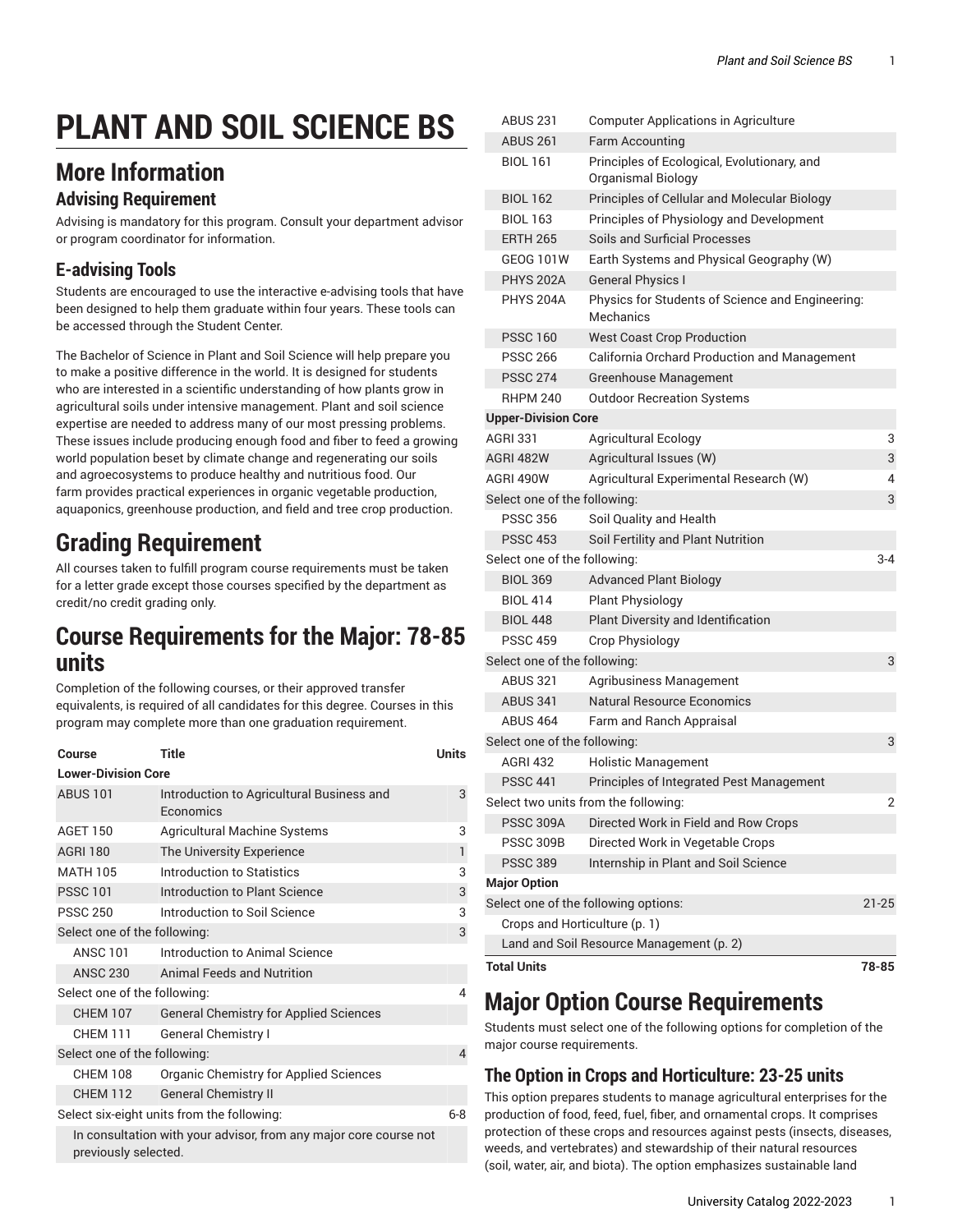use and crop production practices. This option equips students with skills to competitively pursue graduate education or other professional opportunities in agricultural consulting, production, conservation, research, and regulation.

| Course                                  | <b>Title</b>                                                               | <b>Units</b> |  |  |  |
|-----------------------------------------|----------------------------------------------------------------------------|--------------|--|--|--|
| <b>Course Requirements</b>              |                                                                            |              |  |  |  |
| <b>AGRI 305</b>                         | <b>Agricultural Genetics</b>                                               | 3            |  |  |  |
| <b>PSSC 353</b>                         | Plant Protection Materials, Methods, and<br>Regulations                    | 3            |  |  |  |
| <b>Crop Production</b>                  |                                                                            |              |  |  |  |
| Select two of the following:            |                                                                            | 6            |  |  |  |
| <b>AGET 360</b>                         | Irrigation                                                                 |              |  |  |  |
| <b>PSSC 345</b>                         | <b>Horticultural Therapy</b>                                               |              |  |  |  |
| <b>PSSC 361</b>                         | <b>Production of Annual Crops</b>                                          |              |  |  |  |
| <b>PSSC 363</b>                         | Forage Crops                                                               |              |  |  |  |
| <b>PSSC 365</b>                         | Sustainable Vegetable Crop Production                                      |              |  |  |  |
| <b>PSSC 366</b>                         | Fruit and Nut Production                                                   |              |  |  |  |
|                                         | <b>Agricultural Pests and Management</b>                                   |              |  |  |  |
| Select one of the following:            |                                                                            | $3 - 4$      |  |  |  |
| <b>BIOL 446</b>                         | <b>Plant Pathology</b>                                                     |              |  |  |  |
| <b>PSSC 340</b>                         | <b>Economic Entomology</b>                                                 |              |  |  |  |
| <b>PSSC 343</b>                         | Introduction to Weed Science                                               |              |  |  |  |
| <b>Crops and Horticulture Electives</b> |                                                                            |              |  |  |  |
|                                         | Select eight-nine units from the following:                                | $8 - 9$      |  |  |  |
| <b>AGRI 301</b>                         | California Agriculture Seminar                                             |              |  |  |  |
| <b>PSSC 305</b>                         | Introduction to Wines                                                      |              |  |  |  |
| <b>PSSC 390</b>                         | Food Forever: Comparisons of Sustainable Food<br><b>Production Systems</b> |              |  |  |  |
|                                         | or PSSC 392 World Food and Fiber Systems                                   |              |  |  |  |
| <b>Total Units</b>                      |                                                                            | $23 - 25$    |  |  |  |

 $1$  To fulfill the requirements of this option, select additional upperdivision courses from the major core, option, listed courses, or other courses in consultation with your advisor. Students may elect to take either PSSC 390 or PSSC 392 to satisfy up to 3 units of upper-division electives in this option. Check with your advisor on which one is most appropriate for your career path.

#### <span id="page-1-0"></span>**The Option in Land and Soil Resource Management: 21 units**

Students in this option explore the ecology, extensive management, and conservation of landscapes in the rural-urban interface. This option comprises an ecological and economic approach to protection, sustainable utilization of shared resources and habitats, and control of hazards pertaining to rangelands, wetlands, agro-forestry, and other ecosystems. It equips students with skills to competitively pursue professional opportunities in ecological assessment, natural resource conservation, research, soil science, environmental consulting, regulation, and graduate education.

| Course                       | Title                           | Units |  |
|------------------------------|---------------------------------|-------|--|
| Landscapes                   |                                 |       |  |
| <b>PSSC 451</b>              | Soil Genesis and Classification |       |  |
| Select one of the following: |                                 |       |  |
| <b>BIOL 350W</b>             | Fundamentals of Ecology (W)     |       |  |

|                              | <b>Total Units</b>           |                                                                    | 21 |
|------------------------------|------------------------------|--------------------------------------------------------------------|----|
|                              | <b>BIOL 334</b>              | <b>Conservation Ecology</b>                                        |    |
|                              | advisor.                     | listed course below, or other courses in consultation with your    |    |
|                              |                              | Any additional upper-division courses from the major core, option, |    |
|                              |                              | Select nine units from the following:                              | 9  |
|                              |                              | <b>Land and Soil Resources Management Electives</b>                |    |
|                              | <b>RHPM 446</b>              | Natural Resources Management                                       |    |
|                              | <b>PSSC 453</b>              | Soil Fertility and Plant Nutrition                                 |    |
|                              | <b>PSSC 330</b>              | Rangeland Resources and Management                                 |    |
|                              | <b>GEOG 445</b>              | Pyrogeography                                                      |    |
|                              | <b>GEOG 320</b>              | Introduction to Land Use Planning                                  |    |
|                              | <b>ERTH 460</b>              | Water Resources Management                                         |    |
|                              | Select one of the following: |                                                                    | 3  |
|                              | <b>Management</b>            |                                                                    |    |
|                              | <b>PSSC 363</b>              | Forage Crops                                                       |    |
|                              | <b>GEOG 427</b>              | <b>Environmental Impact Analysis</b>                               |    |
|                              | GEOG 211                     | Introduction to Geographical Information Systems                   |    |
|                              | <b>ERTH 380</b>              | Hydrology                                                          |    |
|                              | <b>ERTH 315</b>              | <b>Pollution Science</b>                                           |    |
|                              | <b>AGET 340</b>              | GPS & GIS in Agriculture and Natural Resource<br>Management        |    |
| Select one of the following: |                              | 3                                                                  |    |
|                              | <b>Resources</b>             |                                                                    |    |
|                              | <b>GEOG 444</b>              | Biogeography and Landscape Ecology                                 |    |
|                              | <b>GEOG 342</b>              | Geomorphology                                                      |    |
|                              | <b>ERTH 325</b>              | Geology of California                                              |    |
|                              | <b>BIOL 484W</b>             | Field Ecology (W)                                                  |    |
|                              | <b>BIOL 451</b>              | Plant Geography                                                    |    |

## **Honors in the Major**

Honors in the Major is a program of independent work in your major. It requires 6 units of honors course work completed over two semesters.

The Honors in the Major program allows you to work closely with a faculty mentor in your area of interest on an original performance or research project. This year-long collaboration allows you to work in your field at a professional level and culminates in a public presentation of your work. Students sometimes take their projects beyond the University for submission in professional journals, presentation at conferences, or academic competition. Such experience is valuable for graduate school and professional life. Your honors work will be recognized at your graduation, on your permanent transcripts, and on your diploma. It is often accompanied by letters of commendation from your mentor in the department or the department chair.

Some common features of Honors in the Major program are:

- You must take 6 units of Honors in the Major course work. All 6 units are honors classes (marked by a suffix of H), and at least 3 of these units are independent study (399H, 499H, 599H) as specified by your department. You must complete each class with a minimum grade of B.
- You must have completed 9 units of upper-division course work or 21 overall units in your major before you can be admitted to Honors in